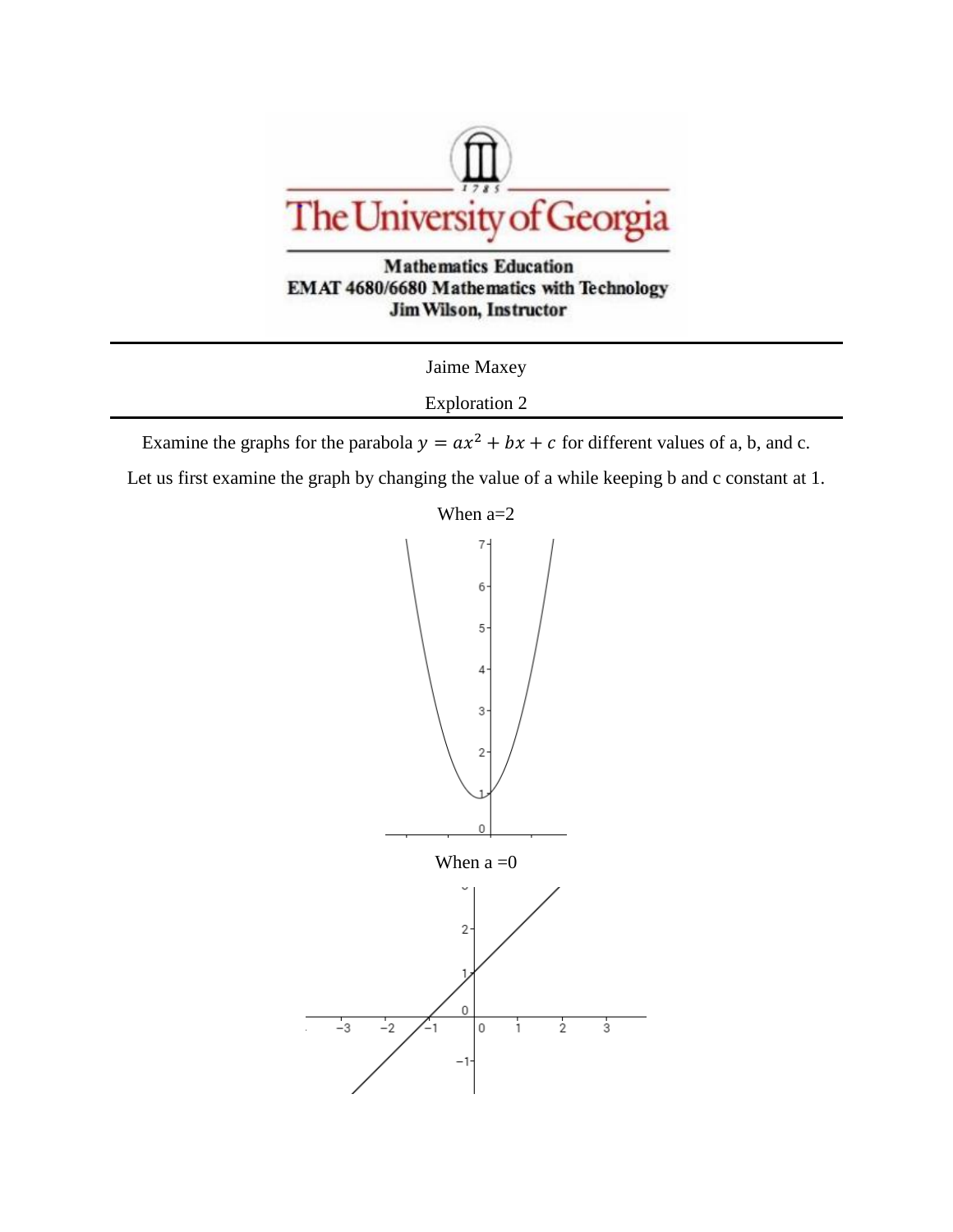

When a is negative, the graph reflects over the x axis. As a increases or decreases from zero, the parabola becomes skinnier. When a=0, the parabola becomes a straight line.

Our conclusions: If a<0, the parabola opens downward. If  $a > 0$ , the parabola opens upwards. If  $|a|>1$ , the parabola is thinner. If  $|a|<1$ , the parabola is wider. As  $|a|$  increases, the parabola shrinks.

Now let's change the value of b and keep a and c constant at 1.



When b=2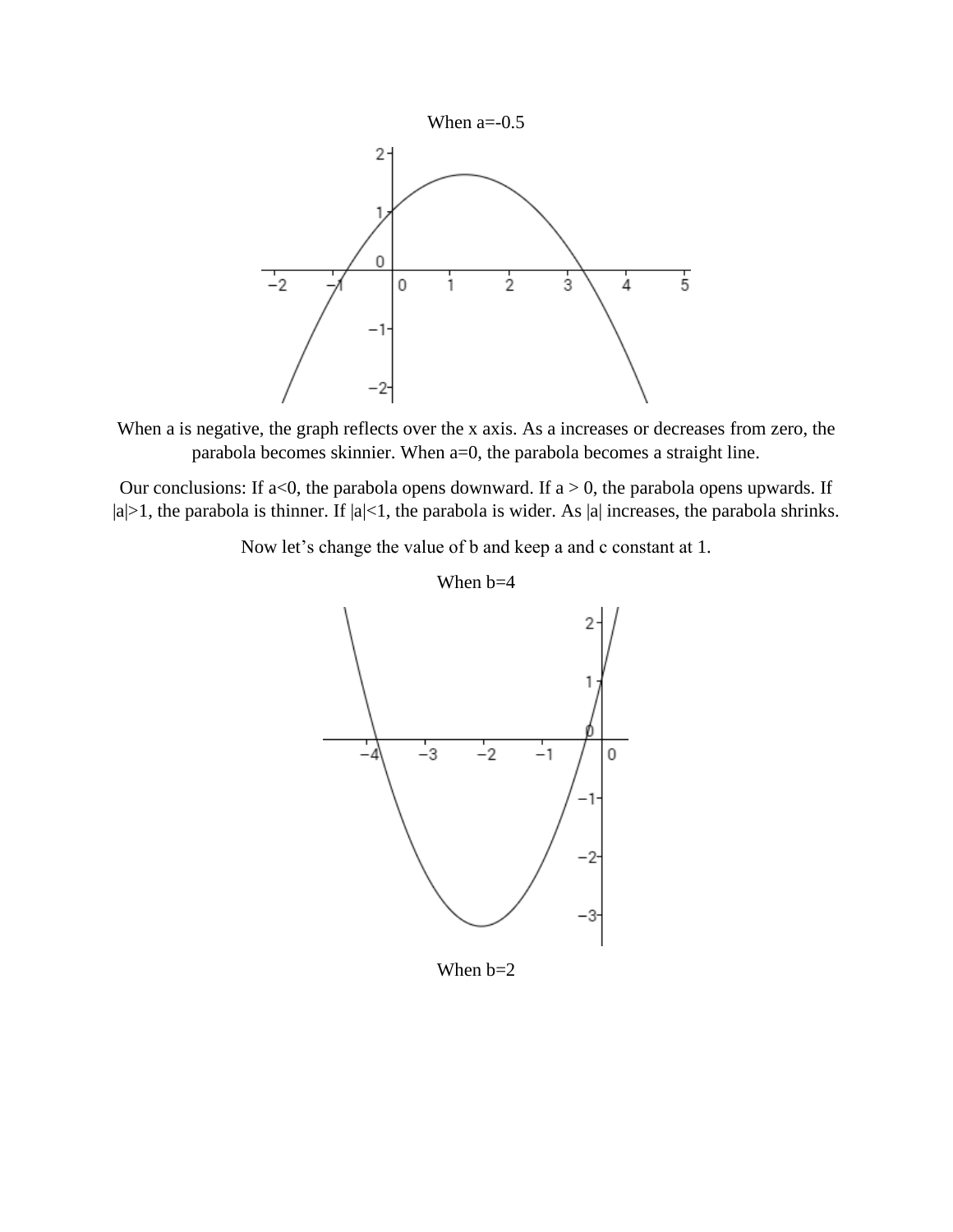

As we can see in the above diagrams, changing the value of b changes the vertex of the parabola. If b is positive, the vertex will shift towards the left and down the y axis. If b is negative, the vertex will shift towards the right and down the y-axis. The vertex will shift further away from the origin as |a| increases.

Now let us change the value of c and keep a and b constant at one.

 $C=3$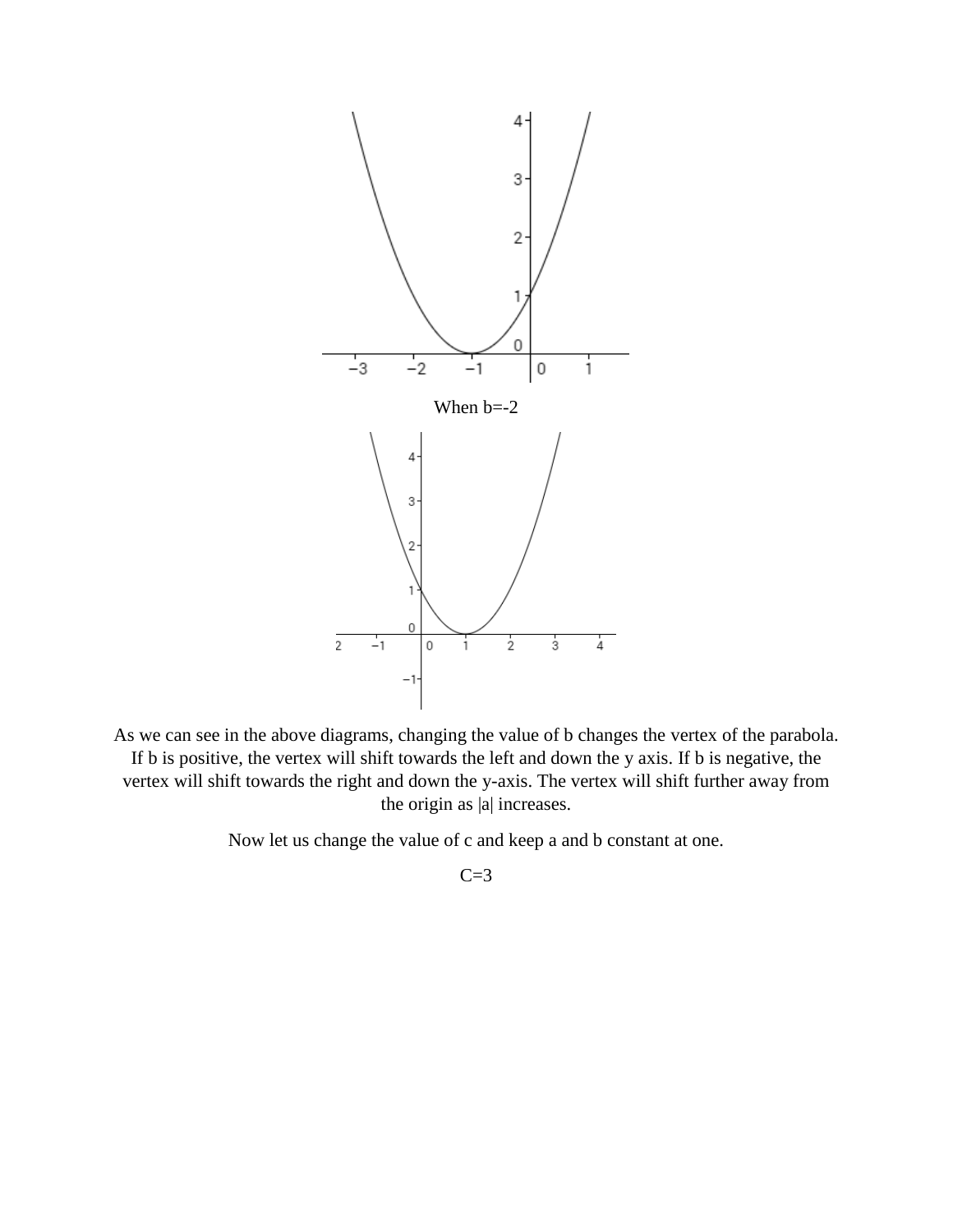

As we can see from the graphs above, altering c moves the parabola in a vertical direction. Increasing c will result in a vertical shift upwards and decreasing c will result in a vertical shift downwards.

We are now given the following parabola:  $y = 2x^2 + 3x - 4$ .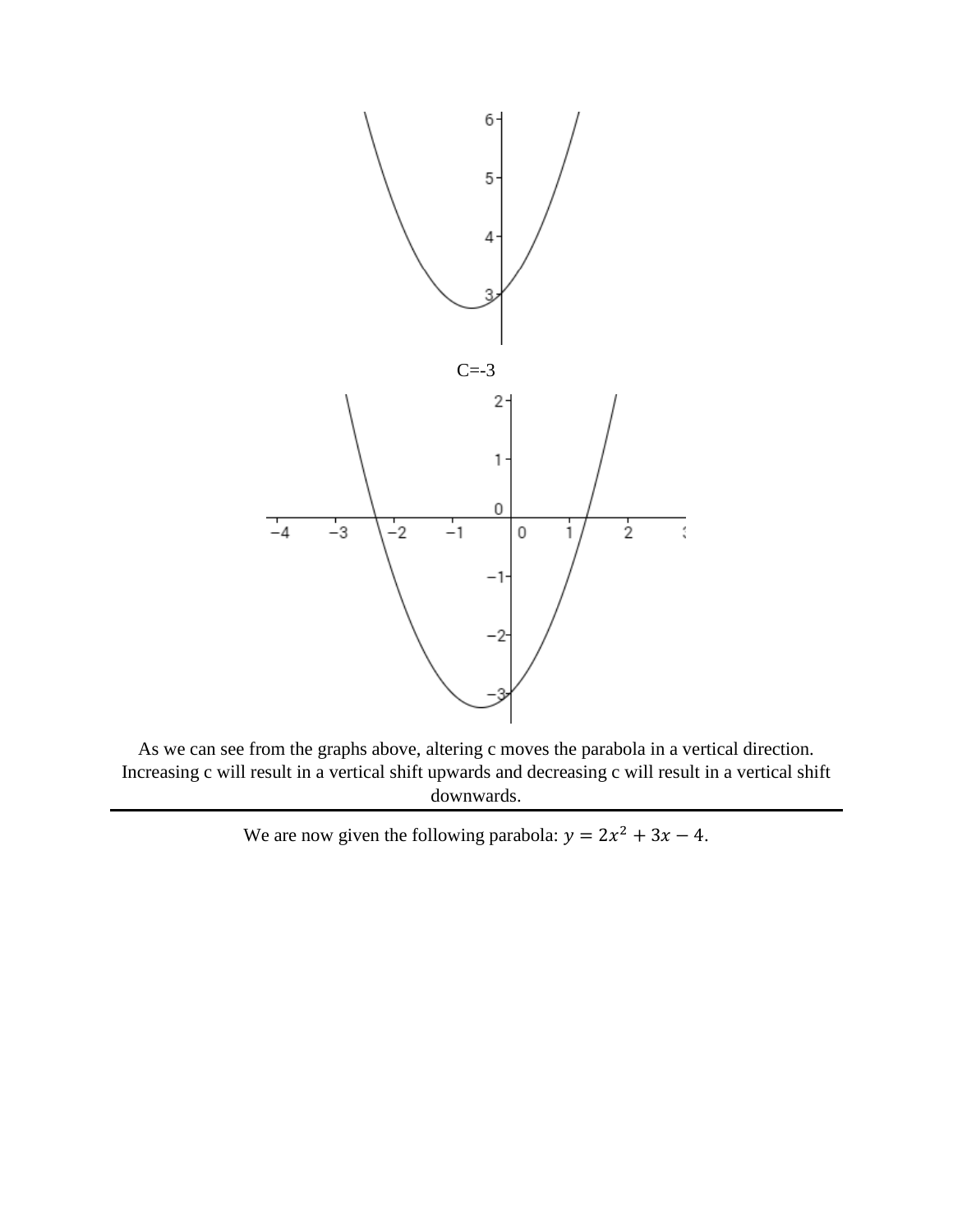

This moved our graph over 4 to the right.

Change the equation to move the vertex of the graph into the second quadrant. From our original equation I changed c=2 which resulted in a upwards shift of our graph into quadrant 2.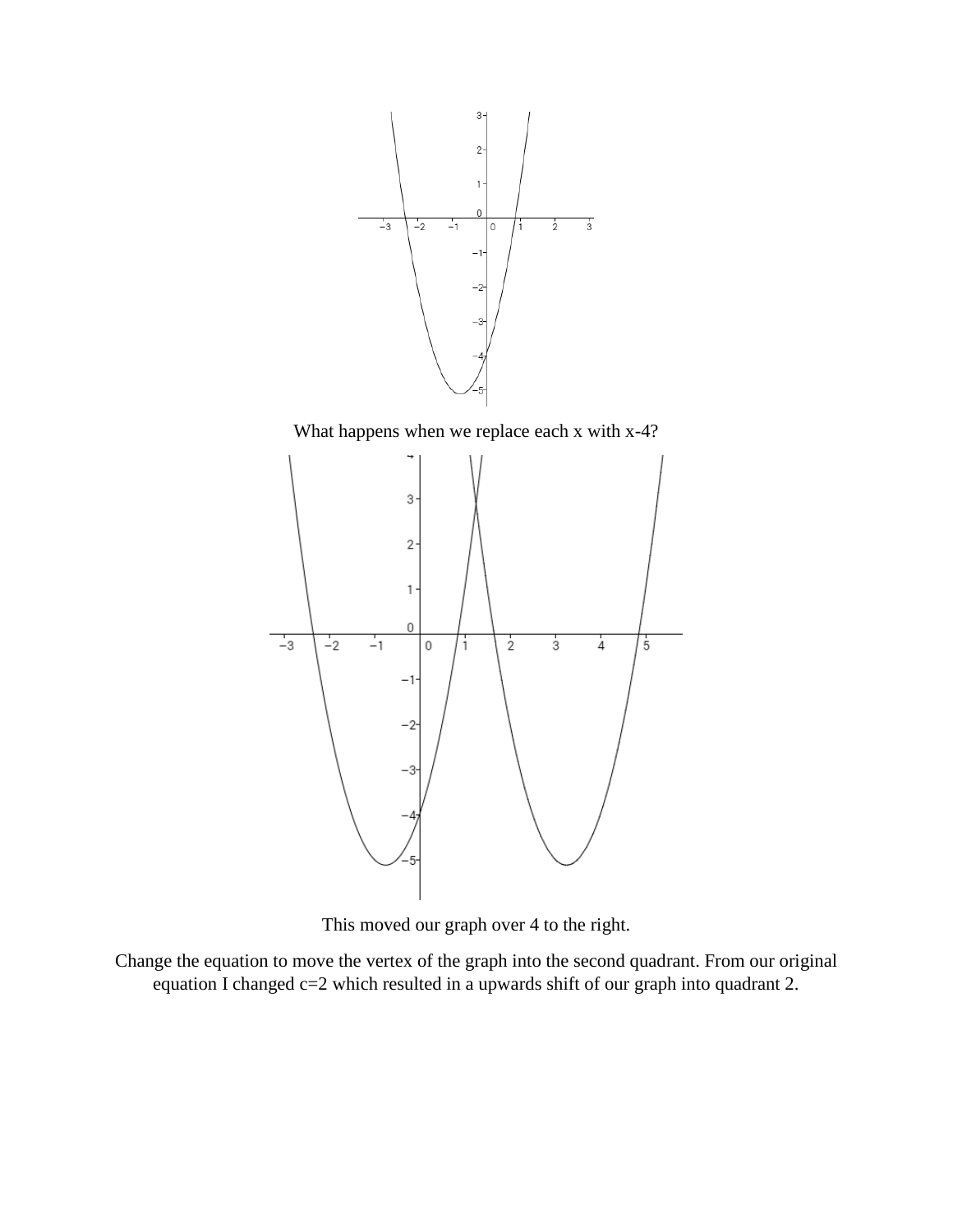

Change the equation to produce a graph concave down that shares the same vertex. How should we do this? Well we need to change the coefficient of our first term to be negative. Then we must shift our graph down and to the left in order for the graphs to share the same vertex.



The equation of our second graph would be  $y = -2x^2 - 3x - 6.25$ .